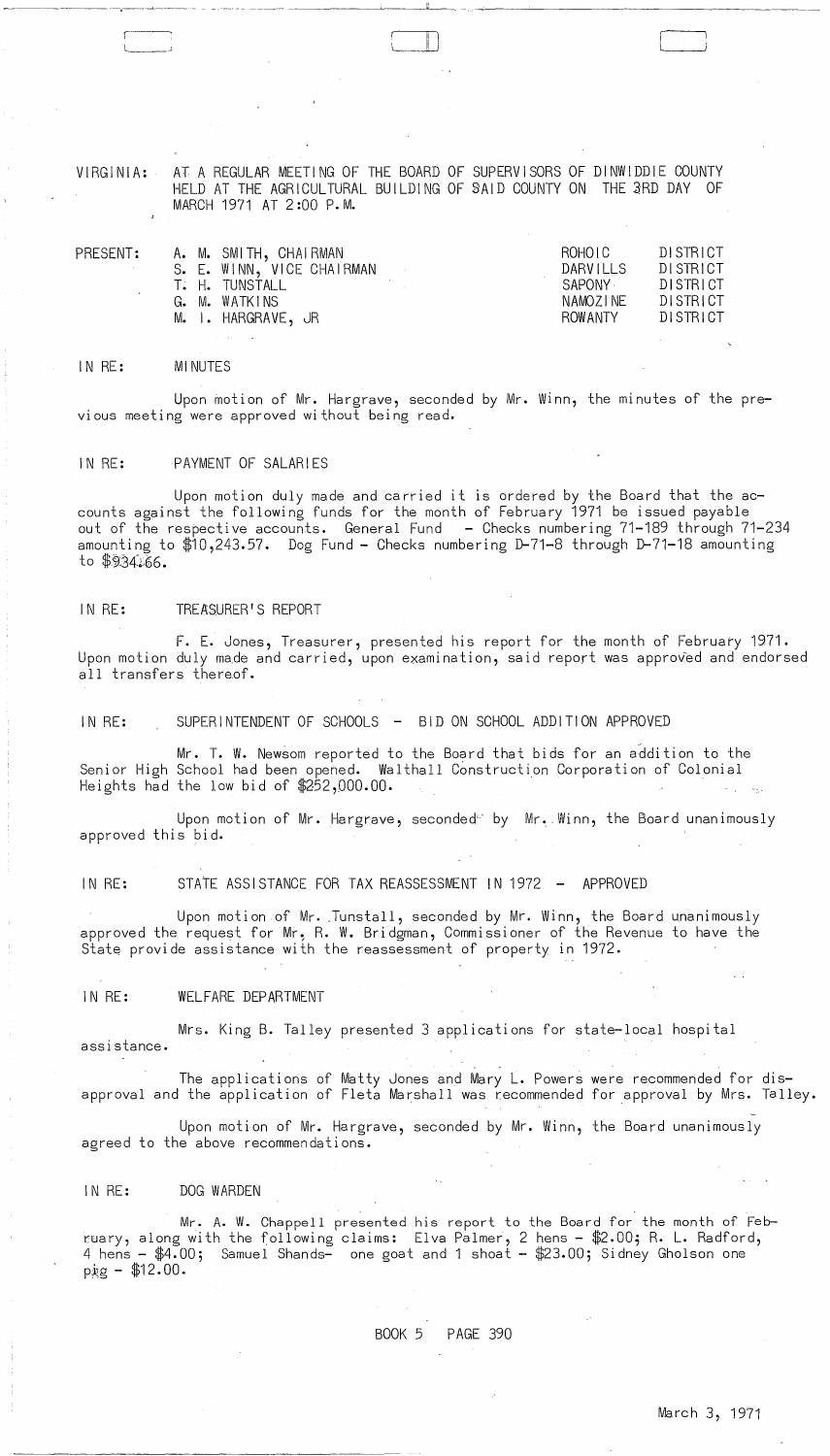Upon motion of Mr. Watkins, seconded by Mr. Tunstall, the Board unanimously approved the above claims.

## IN RE: REPORT OF COMPENSATION BOARD MEETING

Mr. Milton I. Hargrave, ,Jr., reported to the Board that the Compensation Board had recommended that the closed circuit TV request be included in the up coming budget of the Sheriff's Department. The Compensation Board would like to see the number of personnel needed without closed circuit T.V. and the number with closed Circuit T.V.

# IN RE: GREENWOOD FARMS SUBDIVISION \_ ADDITION TO SECONDARY SYSTEM - VALOR DRIVE

It appearing to the Board that Valor Drive, beginning at a point on Route 1371, 0.05 mile west of Route 1373 and running in a southerly, thence northwesterly, thence northeasterly, thence southerly direction. 0.53 mile to point of beginning on Route 1371, this road having been constructed, drained and surfaced in accordance with the State Highway specifications and county subdivision ordinance, and, we are  $\ell$ 

WHEREAS, the plat of the subdivision is recorded in Plat Book 7, Page 105, showing the owner's consent and dedication of a  $50'$  right-of-way. Motion was duly made and carried that the Virginia Department of Highways be requested to add these streets to the Secondary System of Dinwiddie County with the provision that the subdivider furnish the Highway Department with the required bond. Upon motion duly made and carried the above request was approved.

## IN RE: SECONDARY ROUTE 674

WHEREAS, §econdary Royte 674, From Route 673 to 0.23 miles Southeast of Route 673, a distance of 0.23 miles, has been altered, and a new road has been constructed and approved by the State Highway Commissioner, which new road serves the same citizens as the road so altered, and,

WHEREAS, certain sections of this new road follow new locations, these being shown on the attached sketch titled, "Changes in Secondary System Due to Relocation and Construction on Route 674, Project 0674-026-155,0501, Dated at Richmond Virginia 2-19-71."

NOW, THEREFORE, BE IT RESOLVED: That the portions of Secondary Route 674 i.e., Section 1, shown in red on the sketch titled, IIChanges in Secondary System Due to Relocation and Construction on Route 674, Project 0674-026-155,0501, Dated at Richmond, Virginia 2-19-71.", a total distance of 0.37 miles be, and hereby is, added to the Secondary System of State Highways, pursuant to Section 33-141 of the Code of Virginia of  $1950$  as amended;

And further, that the State Highway Commission be requested to take the <sup>o</sup>~ necessary action to discontinue the section of old location, i.e., Section 3, shown  $\ddot{}$   $\ddot{}$  in yellow on the afore-mentioned sketch, a total distance of 0.23 miles, as a part of the <sup>~</sup>g Secondary System Highways as provided in Section 33-76.7 of the Code of Virginia of 1950 recessary<br>Sin yellow c<br>C Secondary S<br>M as amended.

Upon motion duly made and carried the above request was unanimously carried.

## IN RE: SECONDARY ROUTE 673

WHEREAS, Secondary Route 673, From Route 670 to 0.32 miles East Route 670, a distance of 0.32 miles, has been altered, and a new road has been construction and approved by the State Highway Commissioner, which new road serves the same citizens as the road so altered and,

WHEREAS, certain sections of this new road follow new locations, these being shown on the attached sketch titled, "Changes in Secondary System Due to Relocation and Construction on Route 673, Project 0673-026-156, C501 Dated at Richmond, Virginia  $2 - 19 - 71.$  "

NOW, THEREFORE, BE IT RESOLVED: That the portions of Secondary Route 673, i.e., Section 2 shown in Red on the sketch titled, "Changes in Secondary System Due to Relocation and Construction on Route 673, Project 0673-026-156,C501, dated at Richmond, Virginia  $2-19-71$ .", a total distance of 0.29 miles be, and hereby is, added to the Secondary System of State Highways, pursuant to Section 33-141 of the Code of Virginia of 1950 as amended;

\_ . .,., ---,

 $\widehat{\pi}$  .  $^{\circ}$   $\overline{a}$   $\;$  . ~ r-1 17l 0 »,

ty<br>امن مطلع<br>المخطوط

 $\frac{a}{2}$   $\in$  $\frac{3}{2}$ 

 $\frac{1}{2}$   $\frac{1}{2}$ 

o,  ${\mathcal N}$  .  $\mathbf{r}_\mathbf{t}$ CD 0 t-  $+$   $+$ ~.;..)  $\sim$  0 e<br>d ';<br>-~ *<sup>Q</sup>*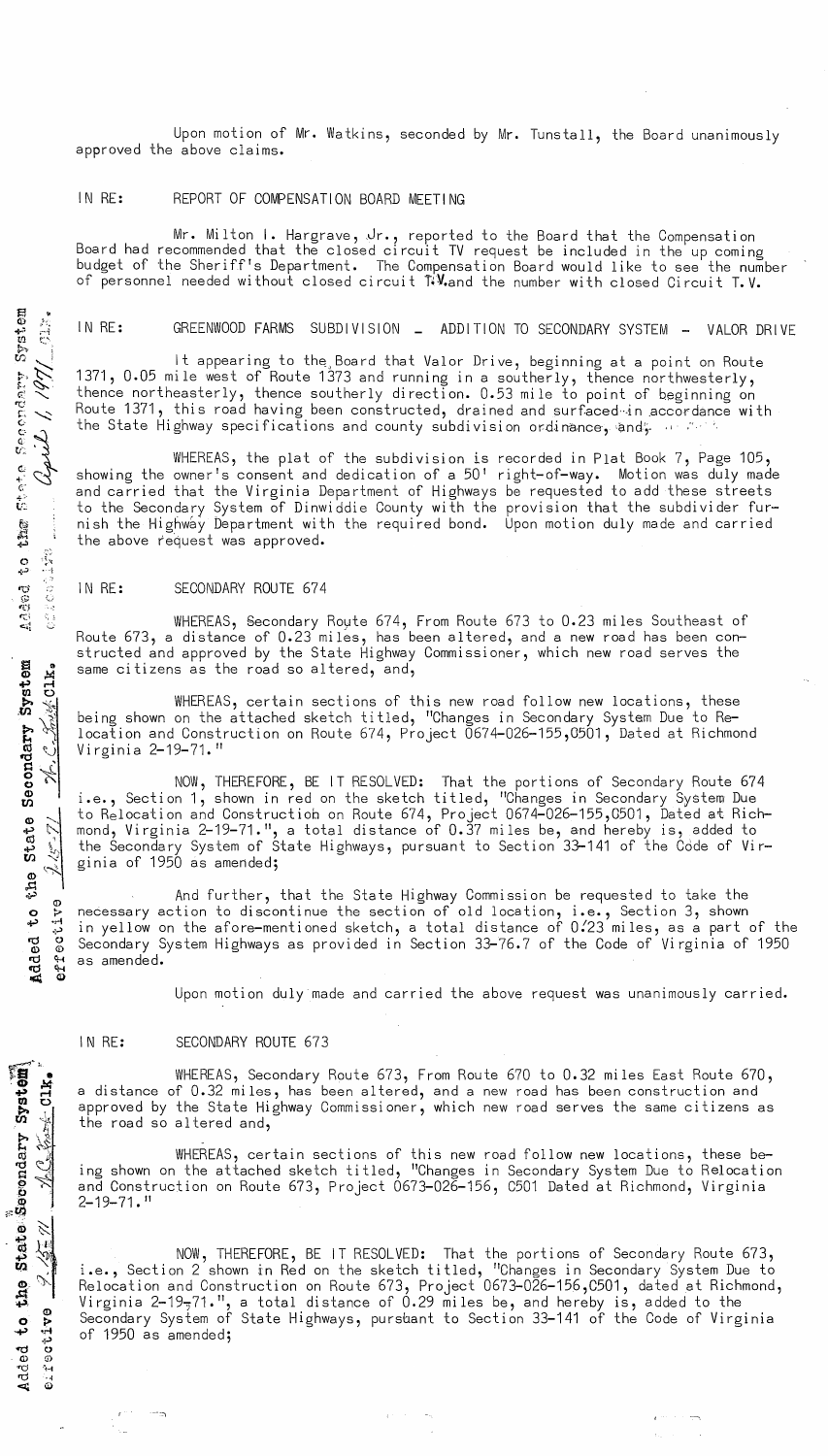And further, that the State Highway Oommission be requested to take the necessary action to discontinue the sections of old location, i.e., Section 4, shown in yellow on the afore mentioned sketch, a total distance of 0.32 miles, as a part of the Secondary System Highways as provided in Section 33-76.7 of the Code of Virginia of 1950 as amended.

 $\Box$ 

Upon motion duly made and carried the above request was unanimously carried.

#### IN RE: COUNTY HOLI DAYS

. ';:

经工资 网络阿拉伯

Mr. H. B. Batte, Clerk, Circuit Court asked the Board to synchronize the holidays of all county employees. The Board suggested a study be made and these be brought up at a later daye.

## IN RE: JAIL EQUIPMENT

Upon: motion of Mr. Hargrave, seconded by Mr. Winn, the Executive Secretary was authorized to purchase, if in satisfactory condition the 50# washer from Mr. James<br>R. Mann and to purchase a 50# dryer. This motion was unanimously carried.

IN RE: INDUSTRIAL DEVELOPMENT AUTHORITY MEMBER - APPOINTED

At this time Mr. S. E. Winn assumed the responsibility of Chairman. Mr. A. Mitchell Smith nominated Mr. Fred Wise, Route 6, Box 11, Petersburg, Virginia to the Industrial Development Authority. Mr. Hargrave seconded and the Board unanimously approved this nomination.

## IN RE: CLOTHING ALLOWANCE - INVESTIGATOR

Upon motion of Mr. Winn, seconded by Mr. Hargwave the Board unanimously authorized the payment of \$150.00 per year to be paid in June beginning a in June 1971.

## IN RE: J. E. BOWLES - SHOOTING RANGE PERMIT

The request for renewal of a shooting range permit was presented to the Board. This request will be acted upon at the April 7th meeting.

#### IN RE: AD - PROGRESS-INDEX APPROVED

Upon motion of Mr. Tunstall, seconded by Mr. Hargrave, the request from the Progress index for an ad in the progress addition to be published as a supplement to the regular-'addition in the Progress Index April 11th. This motion was unanimously carried. ' -

## IN RE: DOE SEASON REQUESTED

Upon motion of Mr. Hargrave, seconded by Mr. Tunstall and unanimously carried the Executive Secretary was authorized to write the Commission of Game & linland Fisheries requesting a doe season in Dinwiddie during the last days of dear season.

# IN RE: LICENSES PLATES FOR THE FIRE, RESCUE & AUXILIARY

Upon motion of Mr. Winn, seconded by Mr. Hargrave, the Board unanimously agreed to purchase county license plates for the rescue squad, fire departments and auxiliary police every 3 years. These plates to be dated with the years to be used.

## IN RE: PUBLIC HEARING ON BUILDING CODE ORDINANCE

Upon motion of Mr. Hargrave, seconded by Mr. Winn the Board unanimously agreed to hold a public hearing on April 21st to consider the adoption of a new Building Code or changes in the· present one.